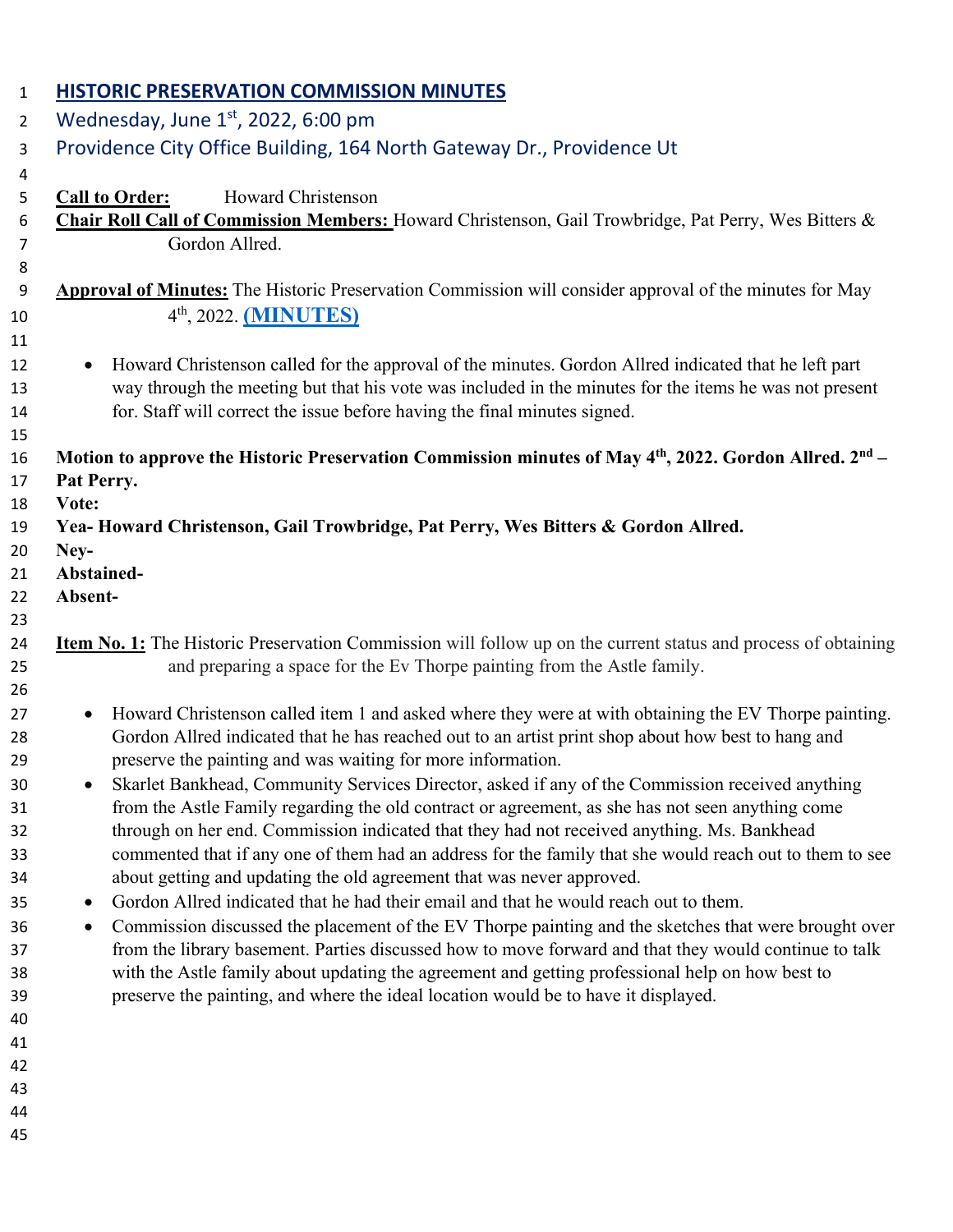**Item No. 2:** The Historic Preservation Commission will continue its discussion on the possible placement of an  $8<sup>th</sup>$  historical marker on  $2<sup>nd</sup>$  West. Commission was tasked with reading and marking any additions, corrections etc. to Howards draft. **[\(EXHIBIT\)](https://providencecity.com/wp-content/uploads/2022/04/Farming-The-Life-Blood-of-the-Settlement.pdf)** • Howard Christenson called item 2 and discussed with the Commission his draft of the plaque and asked what they had thought. Gordon Allred suggested what he thought could be changed and indicated that he emailed Howard his changes. • Commission discussed potential locations the new plaque could go. Gordon Allred indicated that he thinks the plaque would look good at either Hampshire Park or Meadow Ridge Park as both provided great places for the plaque. • Parties discussed the current draft of what the plaque would say. Howard Christenson indicated that he would review their comments and suggestions and update the draft. • Wes Bitters indicated that he has a cultivator that could be placed with the plaque, also commented on possibly finding other old farming equipment that could go with it and referenced an area and family who has quite a few old farming equipment that they may be willing to part with. • Commission discussed the possible locations the plaque could be placed. • Howard Christenson updates the Commission on the plaque that was recently removed by the elementary school principal and that they have found a new spot that's still on school grounds, where the plaque could be reset. • Howard Christenson indicates that he will take what they have discussed here tonight regarding the plaque and update his draft. Indicated that due to the budget they wouldn't be able to move forward till July. **Item No. 3:** The Historic Preservation Commission will continue their discussion on how to proceed with acquiring the old post office. • Howard Christenson called item 3 and reviewed with the Commission what they had discussed last time. • Gordon Allred indicated that he had talked with the owner about the old post office and saw the current state of the building. Commented that the post office would need a lot of work to refurbish it and that it would be very difficult to move. Indicated to the Commission that one of the biggest concerns for the owner was making sure it was placed or moved to a property that was owned by the city and that it would be there for a long time to come. Wes Bitters confirmed that these issues were also brought up the last time he talked with the owner as well. • Commission discussed the issues of safety and upkeep that would have to go into the old post office. Commission discussed the finances it would take to restore and move the old post office. Parties discussed potential locations that the old post office could be placed. Commented that it would need to be in a secure place where it wouldn't be vandalized or where kids would jump or play on it. 83 • Commission discussed possible state funding for the project and the requirements they would need to meet to get that funding. Parties continued discussions on where it could be placed. Parties commented on possible locations such as Jays Well, by the Old Rock Church or even here on the city office grounds. 86 • Skarlet Bankhead commented on possibly going to city council and requesting an historical preservation master plan to layout guidelines and places for projects like these. • Parties commented on the old tithing house location and how to move forward with the post office. Indicated that again the biggest issue they face with this project is finding a permanent place that the city owns.